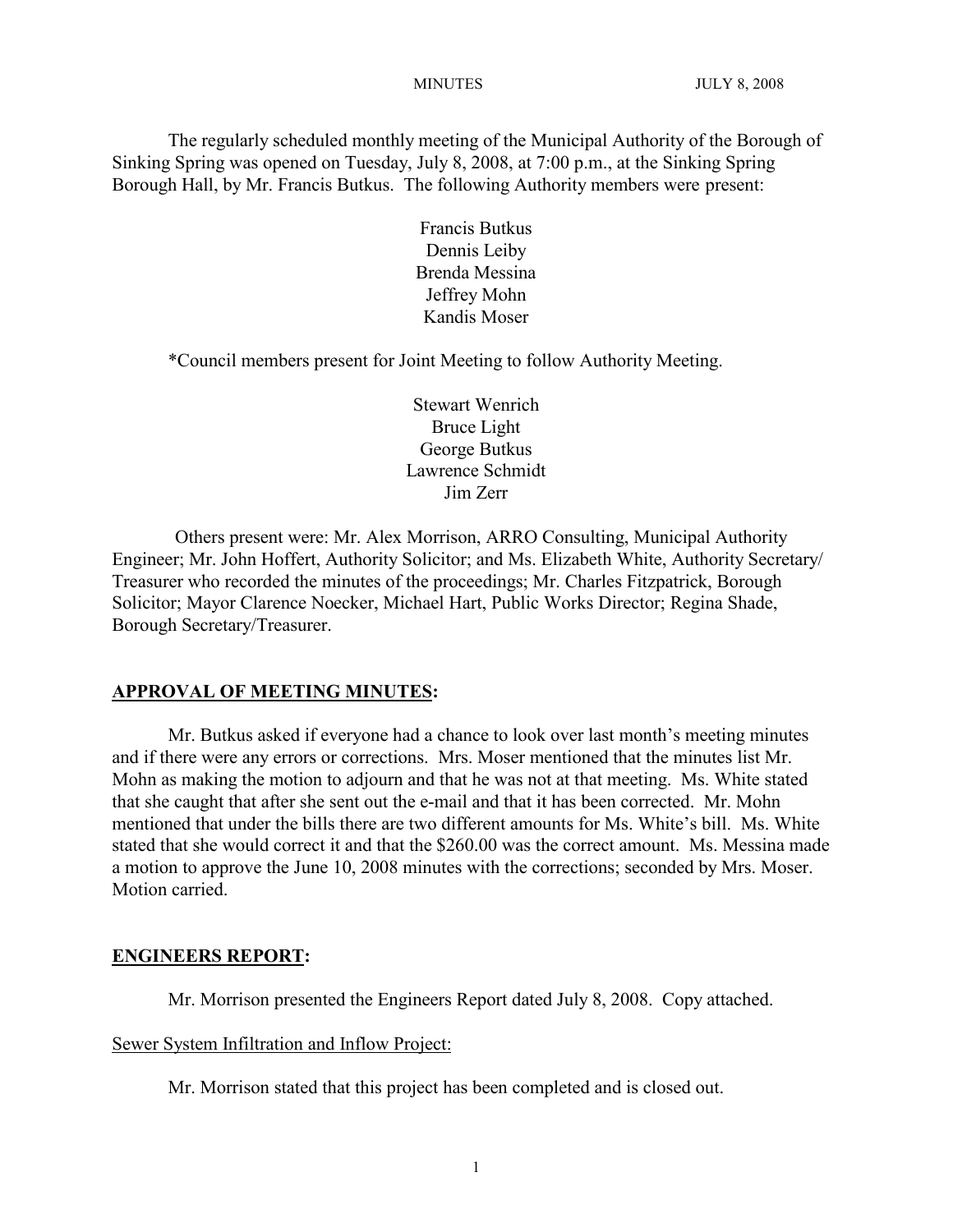#### Mountain Home Road Sanitary System Additions Project:

Mr. Morrison mentioned that the paving that was approved as a change order was scheduled to occur on July 7, 2008 and that he believes that it did take place. He stated that substantial completion is expected in the near future. Mr. Butkus asked when we would be able to allow people to begin hooking up to the system. Mr. Morrison stated that it is his understanding that they had one more sewer line to test and that they may already have done that. He stated that once the testing is done it will be ready for hook ups.

Ms. Messina stated that she had a question on the first item. She asked if this is the one that we did the deduct change order for. Mr. Morrison stated that it was not. He stated that was ADS. He explained that we hired Severn Trent to do the study portion of the I & I project and that ADS bought them. He mentioned that since the rehabilitation work has been completed we were able to determine the value of the extra cost that ADS caused by their misinformation. He stated that the extra cost was turned into a deduct change order which was sent to ADS with close out documentation. He stated that we have not yet received anything back from ADS.

#### Wastewater Treatment Plant Project:

Mr. Morrison mentioned that the "Special Study" as part of the Corrective Action Plan (CAP) has been sent to PaDEP. He stated that they are in receipt of it but they have not yet approved it. He stated that the CAP was accepted by DEP but not approved. He mentioned that in response to a letter from Lower Heidelberg questioning the CAP, we responded with a June 26, 2008 letter (attached). He stated that unfortunately Lower Heidelberg decided to appeal the CAP to the Environmental Hearing Board. He stated that we will wait and see where that leads us. He stated that there is not much that we can do until we hear from the Environmental Hearing Board. He stated that PaDEP did note that no further planning is required.

Mr. Morrison mentioned that the WQM Part II permit, if things move forward as anticipated, would be submitted in July 2008. He stated that we do however need to have the planning approval to move forward with that. He stated that an NPDES permit amendment would be required. He stated that the permit renewal they have been working on is for 1.0 MGD. If the plant moves forward to 1.25 MGD there will need to be an amendment. He mentioned that in addition there would have to be a submittal to the Delaware River Basin Commission (DRBC).

Mr. Morrison mentioned that they did have a discussion with a representative of PaDEP and one new item has come up which warrants some discussion. He stated that we have never had a phosphorous limit before. He stated that with some of the limitations on the Cacoosing Creek and down steam PaDEP is planning to issue us a phosphorous limit of 2 mg/L at 1 MGD and 1.65 mg/L at 1.25 MGD. He stated that the limit will require some additional facilities be added to allow for some chemical addition to remove the phosphorous. He stated that we will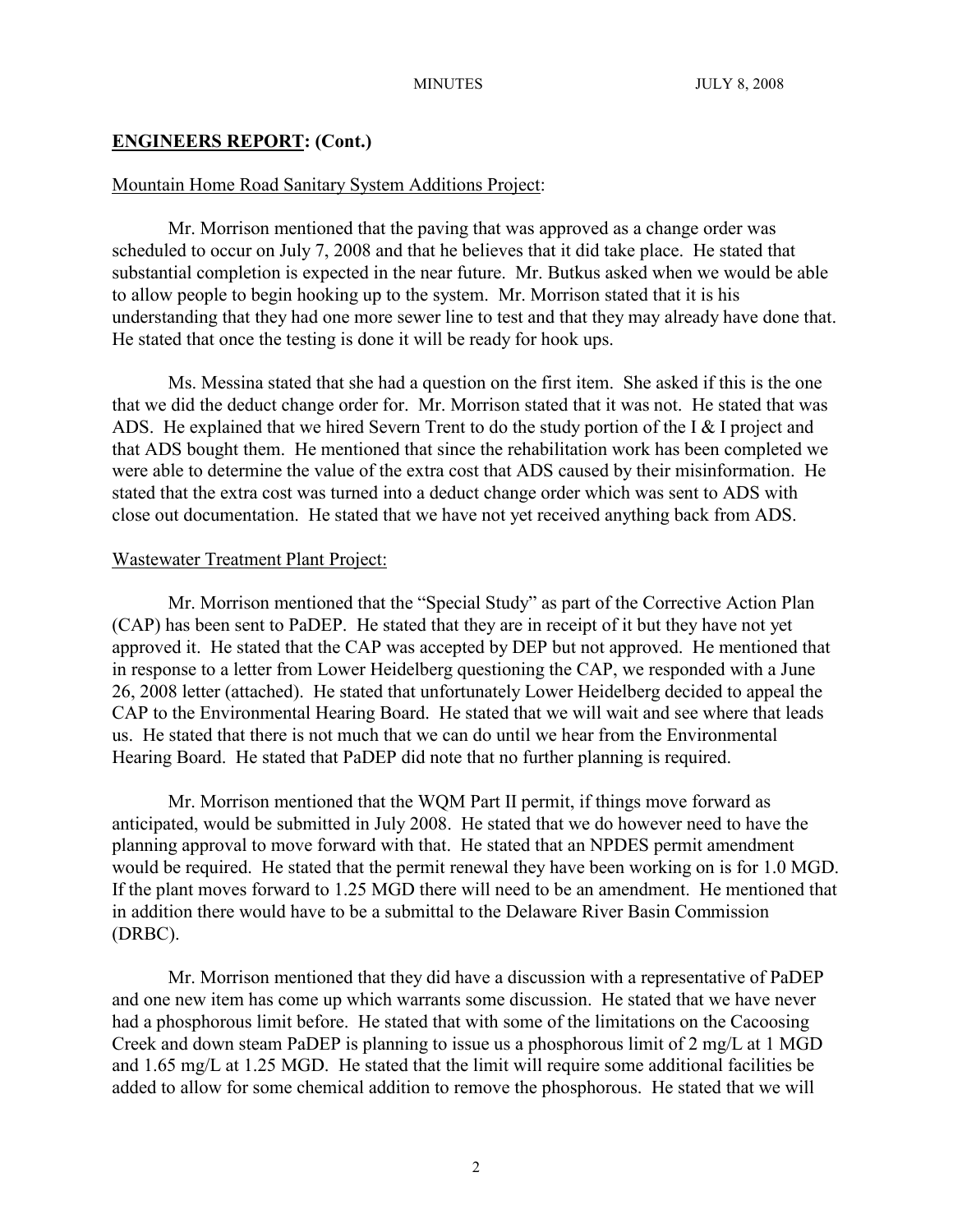also have to reanalyze the aerobic digester system as it is designed. He stated that we are using it as bioaugmentation but it does increase the solids load on the digestion facility. He stated that ARRO will look at alternatives and come back to the Authority on how to handle this phosphorous limit. He stated that there are possibilities of potentially trying to use the equipment that was put in for the sodium hypo chloride if we are not actually using it for the return activated sludge or installing new equipment, but it will take some chemical addition to handle it.

Mr. Morrison mentioned that the PaDEP representative will also look into the status of the Wilson School District Module approval. He stated that the approval was contingent on the CAP moving forward, and he is not sure how the appeal might affect it.

Mr. Morrison mentioned that there are various permit application fees that are required. He stated that a \$500.00 fee payable to the Commonwealth of Pennsylvania is required, but the check may not be more than 10 days old. He stated ARRO recommends the Authority authorize this check be written at the time of submission. Mr. Leiby made the motion to issue the check for \$500.00 to the Commonwealth of Pennsylvania when the application is ready for submission; seconded by Mr. Mohn. Motion carried.

Mr. Morrison mentioned that as they moved forward there was also an \$850.00 check required, payable to the Berks County Conservation District for the Erosion and Sediment Control Plan review. He stated that it has already been sent and that it should be ratified. Mr. Leiby made the motion to approve the payment of \$850.00 to the Berks County Conservation District for the E & S Plan; seconded by Mrs. Moser. Motion carried.

Mr. Morrison mentioned that there is a check needed for the submission to the Delaware River Basin Commission. He stated that it should not exceed \$9,000.00 and that it is based on a percentage of the estimated construction cost. Mr. Morrison recommended that the Authority authorize a check, not to exceed \$9,000.00, to the DRBC be written at the time submission. Mr. Leiby made that motion to issue the check, not to exceed \$9,000.00 to the DRBC at the time of submission; seconded by Mrs. Moser. Motion carried.

# Spring Township:

Mr. Morrison stated that at the last meeting we decided to send a letter to the Borough regarding the Authority's feelings on the matter. Mr. Hoffert stated that the letter was sent on June 12, 2008.

# Traditions at Sinking Spring Development:

Mr. Morrison mentioned that no revisions were submitted this month.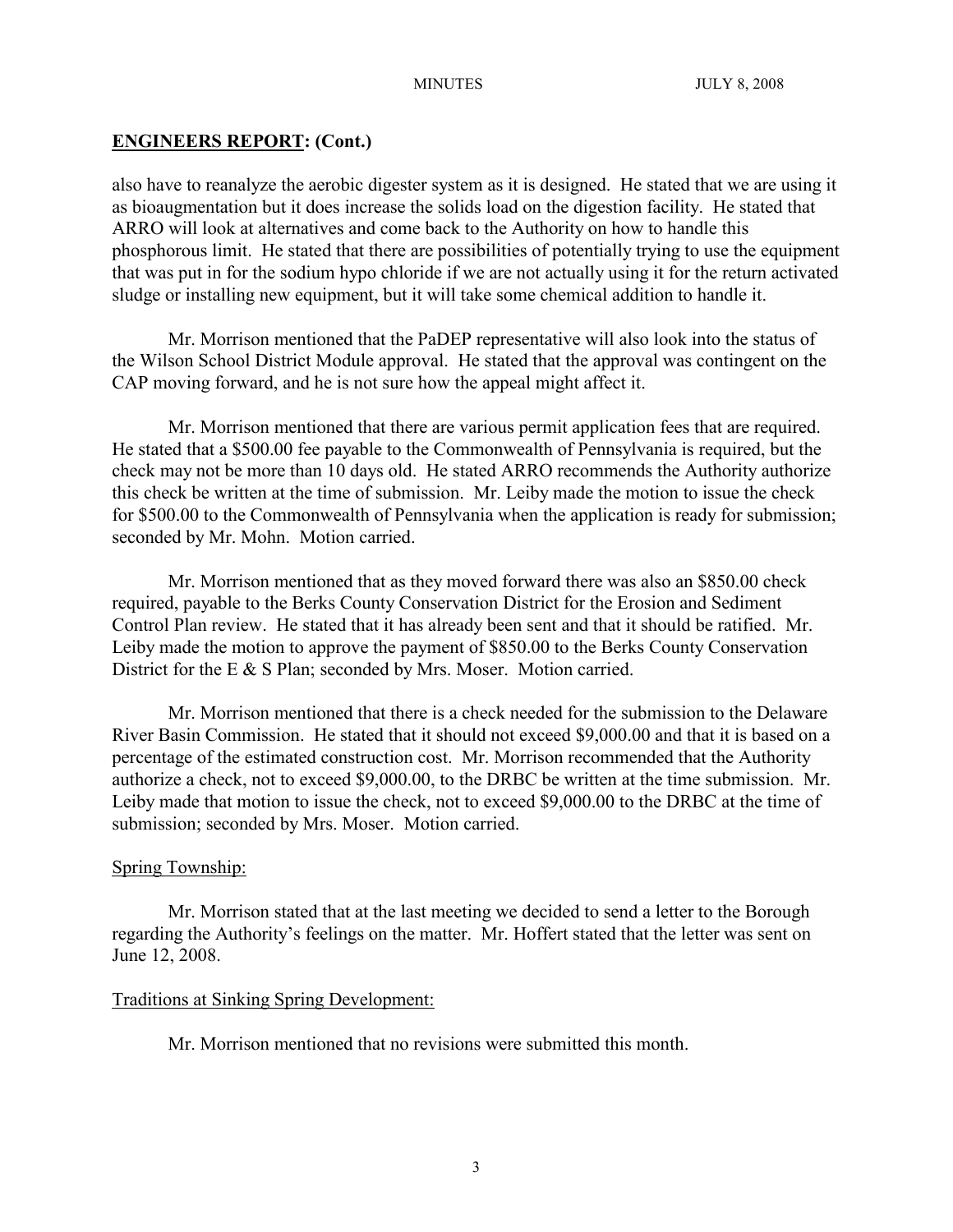## Infiltration and Inflow Study:

Mr. Morrison mentioned, as discussed earlier, that ARRO has sent ADS the deduct change order and we are awaiting their return of the final documentation.

## NPDES Discharge Permit:

Mr. Morrison stated that the renewal application was submitted to PaDEP and that it was deemed administratively complete. He stated that there was a \$500.00 application fee, made payable to the Commonwealth of Pennsylvania that was required for that submission. He mentioned that the check has also been written and sent and that the Authority should ratify that action by motion. Mr. Leiby made the motion to approve the \$500.00 payment to the Commonwealth of Pennsylvania for the NPDES Permit renewal; seconded by Mr. Mohn. Motion carried.

## GIS Mapping:

Mr. Morrison mentioned that we are in discussion with the neighboring municipalities. He stated that Mr. Schlott is going to write them a letter requesting additional information that we do not presently have.

# Availability of Grants for WWTP Project:

Mr. Morrison stated that the Authority had requested that ARRO look in to the possibility of getting grants. He stated that ARRO has provided a brief letter dated July 8, 2008. Mr. Morrison went over the letter. He stated that the one that has been most effective for many of their clients is just making a request of their Senators or Representatives. Mr. Morrison suggested that the Authority prepare a letter explaining the project that we are going to undertake and requesting any potential funds, or the possibility of them assisting with any of these other grants listed on the letter.

Mr. Butkus mentioned that in the Governors new budget there is about \$680,000,000.00 in grants for water and sewer projects. Mr. Morrison stated that it may go through the Growing Greener Grant and boost that \$2,000,000.00.

Mr. Butkus asked if we could ask Mr. Hoffert to write a letter to the Representative. Mr. Hoffert stated that he could. Ms. Messina made the motion to have Mr. Hoffert write a letter to our state representative requesting grant money for the project; seconded by Mr. Mohn. Motion carried.

Mr. Fitzpatrick mentioned that in Hamburg they got a Penn Works loan with a very low interest rate. He stated that they got it basically because of the Industrial Development project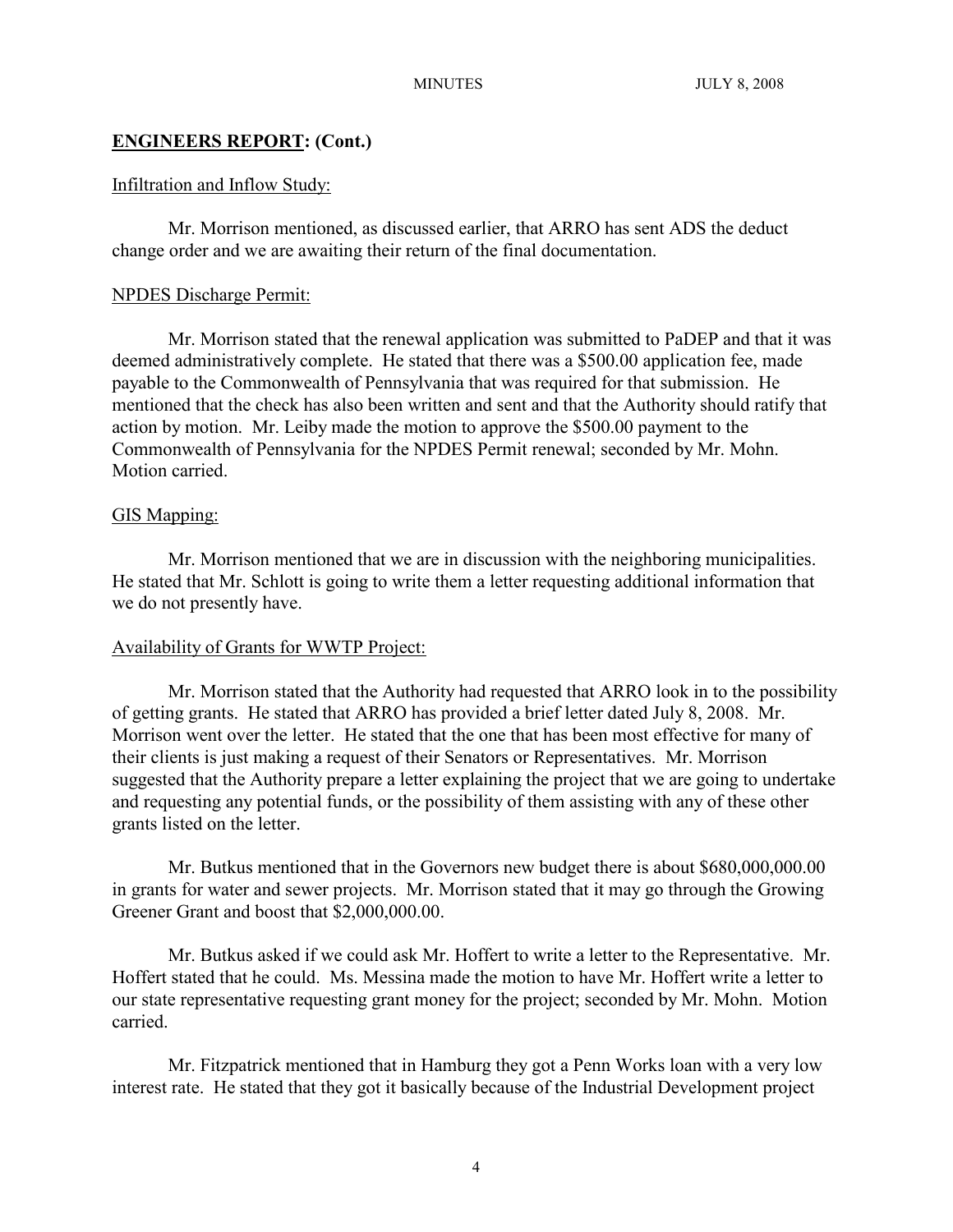in Tilden Township. He stated that it must relate, for Penn Works to give this loan, to industrial development. Mr. Butkus thanked Mr. Fitzpatrick for the information.

#### Supplement to the Corrective Action Plan:

Mr. Morrison stated that the Supplement to the CAP is dated June 26, 2008 and was in response to a June 4, 2008 letter from Lower Heidelberg Township. He stated that their letter was questioning scheduling and available capacity for their needs. Mr. Morrison went over the letter. (Copy attached)

Ms. Messina asked why Lower Heidelberg needed this information. Mr. Morrison stated that he was not sure what motivated them to question the CAP, but they did send a letter to the state, copied us on it. Mrs. Moser asked if we had a copy of the letter from Lower Heidelberg. Mr. Hoffert stated that he had a copy with him and shared it with Mrs. Moser.

Mr. Wenrich asked if our CAP wasn't already approved. Mr. Fitzpatrick mentioned that earlier it was explained that the letter from PaDEP stated that it was accepted but was not approved as of yet. Mr. Wenrich asked what the difference was between accepted and approved. Mr. Fitzpatrick stated that it could just mean that received it. Mr. Morrison stated that there is a time line of thirty days for appeals.

Ms. Messina asked for clarification. She stated that we submitted our CAP, and after we submitted it we received a letter from Lower Heidelberg. Mr. Morrison stated we were copied on a letter dated June 4, 2008 that Lower Heidelberg sent to PaDEP expressing their concerns about our CAP. He stated that on June 26, 2008 ARRO sent the Supplement to the CAP to Lower Heidelberg Township in an attempt to address their concerns and avoid the appeal. Mr. Morrison stated that Lower Heidelberg submitted their appeal to the Environmental Hearing Board dated June 30, 2008. He stated that the Hearing Board now has to decide if they are going to hear it or not and if there is substance to the appeal. Mr. Hoffert stated that he is correct. Mr. Wenrich asked what the time frame is on the appeal. Mr. Morrison stated that he doesn't believe they limit themselves. He mentioned that they had a discussion with DEP representatives, and when they asked them how long this process takes, they said that their hope is that it would not be long. He stated that they would not commit to a time frame only that it would not be long. Mr. Butkus asked if this would put a stop to any of the planning. Mr. Morrison stated that without an approved study, which is the planning portion, if we submitted the WQM Part II Permit for the job it would be tabled as administratively incomplete or just returned.

Ms. Messina asked if ARRO will keep on top of them of if they would notify ARRO. Mr. Morrison stated that they have been in communication with PaDEP regularly and send them e-mails with questions to which they provide responses. He stated that in PaDEP's opinion no further planning is needed but we have to work through this to see if the CAP withstands the Appeal.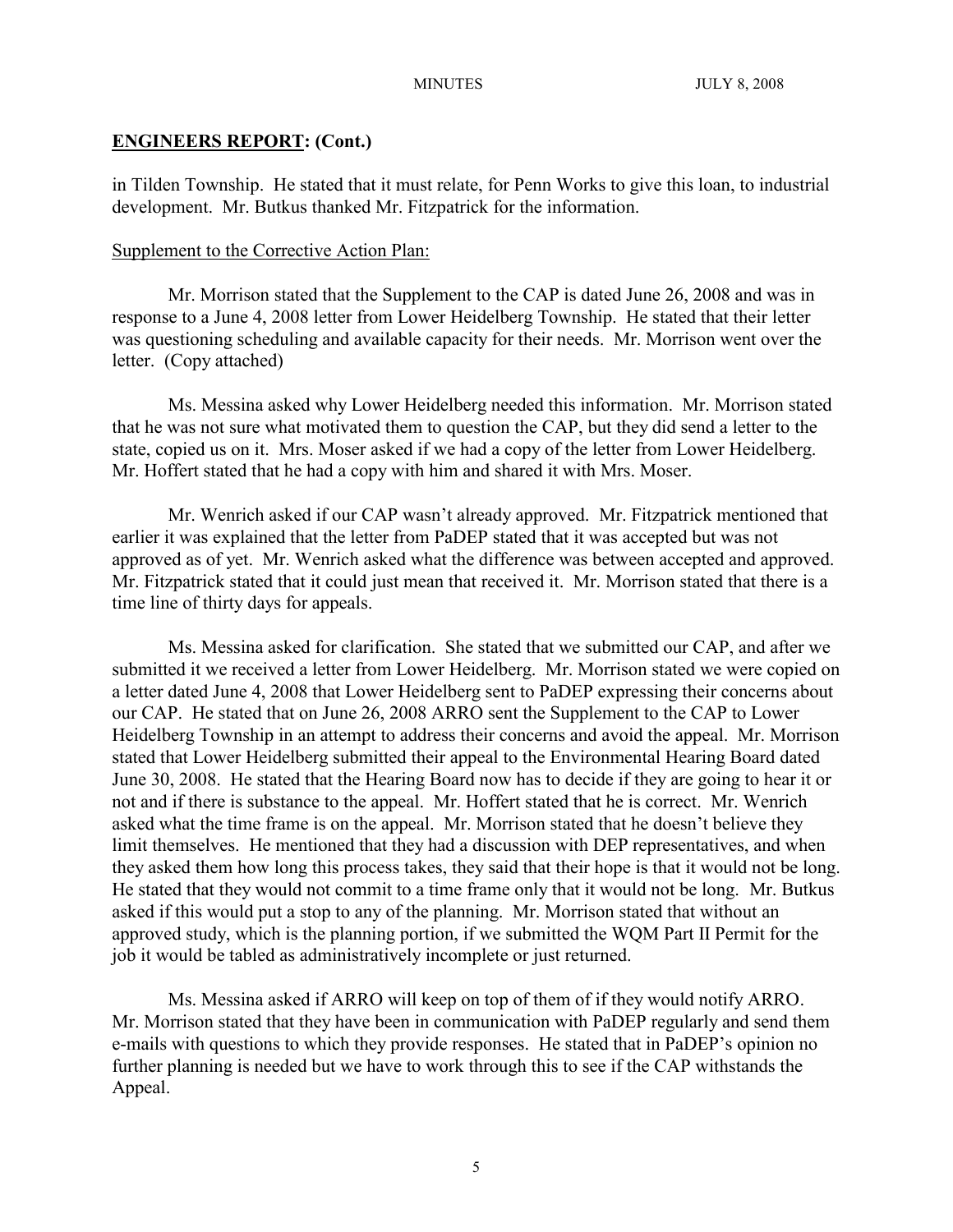Ms. Messina asked if we know where this is coming from with Lower Heidelberg. Mr. Morrison stated that he does not understand the motivation for it because their letter was questioning scheduling, and would it be done in time and is there enough capacity for their needs. He stated that he thought ARRO's summary adequately addressed that. Mr. Hoffert stated that their motivation appears to be counterproductive because it is adverse to the school that is anxiously awaiting the capacity to proceed.

Mr. Morrison went over Table 4 which is part of the supplement to the CAP and covers the past and projected treatment plant loadings. Mrs. Moser asked how much flow Traditions will add to this. Mr. Morrison stated that Traditions and the new school were taken into consideration in the projected loadings.

Mrs. Moser asked about what is not flowing. She stated that she knows that there is about 149,000 gpd that is not flowing from Lower Heidelberg that can flow from Lower Heidelberg. Mr. Morrison stated that you historically look back five years and you see how they've been added. He mentioned that the previous page of the Supplement shows the population projections. Mr. Butkus asked if that answered her question. Mr. Morrison stated that if she had any questions at any time that she could call him. Mrs. Moser asked by South Heidelberg's went down. Mr. Morrison stated that a portion of Sough Heidelberg's flow is going to Spring Township.

Mr. Wenrich asked Mrs. Moser who holds the cards on that open flow in Lower Heidelberg. Mrs. Moser stated that the developers who own it. Mr. Wenrich wanted to know what would happen if the developer came in here next month with a plan and stated that he was going to build within the next two years and use that 149,000 gpd, how are we going to do it. Mr. Morrison stated that they would have to submit a module at that point and what we did with Traditions was we approved the module with the condition that the CAP be put in place. He stated that if someone came in with a 149,000 gpd proposal tomorrow, we would have to review it with DEP. He stated that we are in a projected overload not in an overload now. He stated that DEP would approve it or they would approve some modified version of it that it would have to be phased. Mr. Wenrich stated that if it was all ready committed aren't we obligated to honor that commitment. Mr. Morrison stated that if they have 149,000 gpd of capacity which we owe to Lower Heidelberg you are obligated. He stated that is part of the reason that we are moving to 1.25 MGD. Mr. Wenrich stated that unless his math is wrong, at 1.25 MGD if they kick that in we are in trouble. Mr. Butkus stated that there is one caveat that Mr. Wenrich is not taking into consideration. He stated that we still have 75,000 gpd that we can send to Spring's plant that we are not using and that must emanate within the Borough. Mr. Wenrich stated that it would alleviate some of it. Mr. Morrison mentioned that we are not at 1 MGD now. Mr. Wenrich stated that we can look at all the projections we want, but we first need to look at what we have committed. He stated that if we have 149,000 gpd out there he doesn't want to hear that it is projected that it will break in over time. He stated that we better have a game plan in place to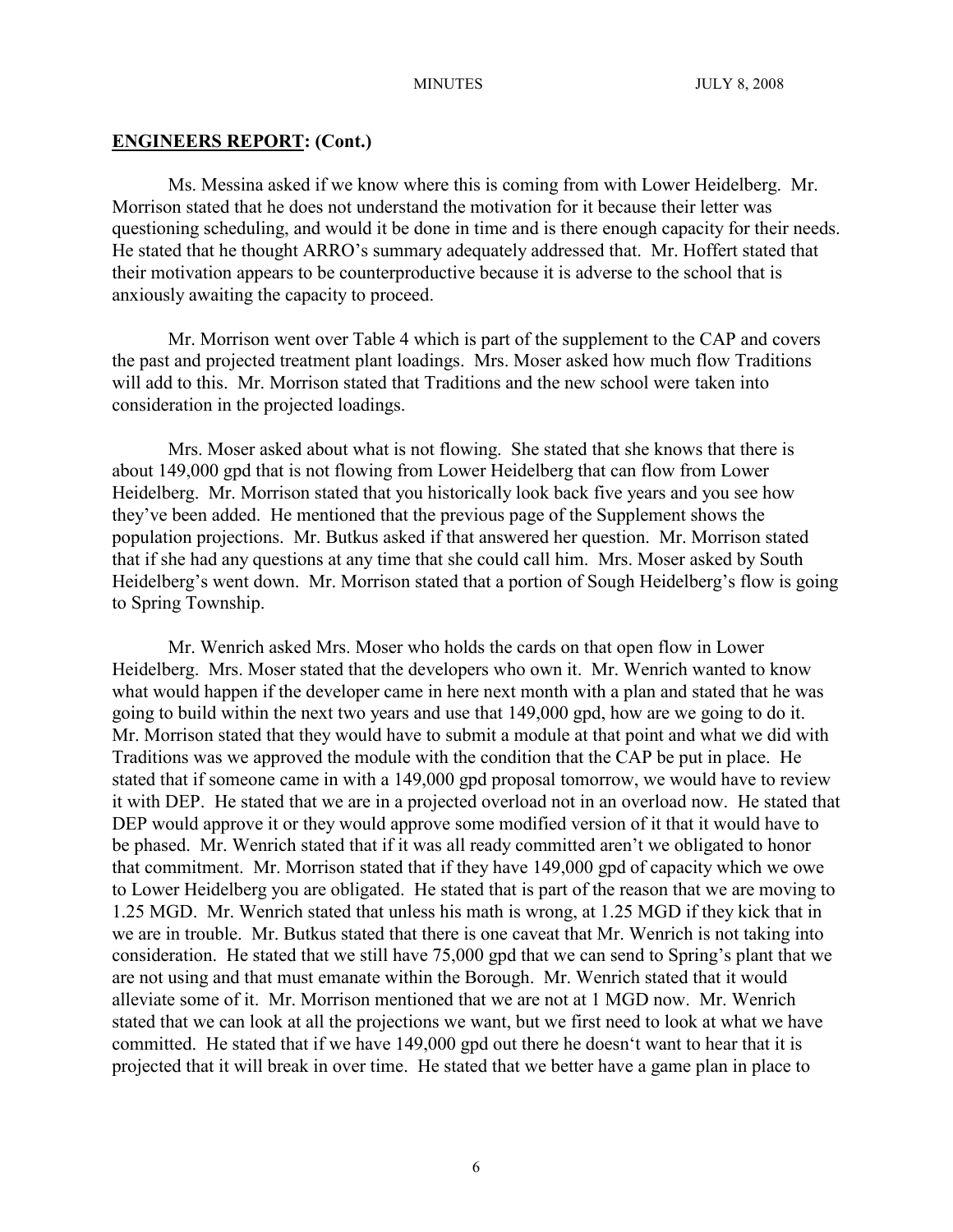accept that because we are the ones that will be held liable. He mentioned that this is probably why Lower Heidelberg is raising the flag.

Mrs. Moser asked if we know what everybody has in the way of capacity. Mr. Butkus stated that we do. Mrs. Moser asked if we can break it out to see if there is anybody else that has anything that is going to be, or the possibility of flowing to us. Mr. Butkus stated that Mr. Fitzpatrick has figured this out a number of times. Mr. Fitzpatrick stated that we don't have Spring Township's because they discharge at a number of different locations that don't have meters. Mrs. Moser asked if we can make them have meters. Mr. Fitzpatrick stated that we are entering into an agreement with them to meter some of their discharge, maybe all of it. He stated that it is not clear yet if there is sufficient volume to meter all of it. He stated that if we do move towards that agreement we will be surrendering the 75,000 gpd. He stated that all of this agreement with Spring, where spring is going to take a portion of South Heidelberg, that they are already treating, and they are going to give up any demands from us because we have received the money and they have been treating the sewage. He stated that part of that agreement was that the Taj Mahal goes away and the 75,000 gpd goes away. Mr. Butkus stated that he was not aware of that. Mr. Fitzpatrick stated that is the way it is projected at this point, but, nobody has signed the agreement yet.

Mr. Fitzpatrick stated that the other thing he wanted to address was that he doesn't believe that Lower Heidelberg has 149,000 gpd left. He stated that it varies from month to month. He stated that we get reports every month from Miller Environmental saying what percentage of the capacity at the plant is used by each Municipality. He stated that he believes that Lower Heidelberg only has about 100,000 to 120,000 gpd that they are not using. Mrs. Moser stated that there are meters that measure the volume coming into Sinking Spring from Lower Heidelberg so we should not have to use percentages, we should know exactly how many gpd is coming in. Mr. George Butkus stated that Miller Environmental has that information and that is how they figure out the percentage but he does not have those numbers with him.

Mr. Fitzpatrick stated that the other point he wanted to make is that if this agreement with South Heidelberg is ultimately negotiated, and there are some things that are open that he wants to talk to Mr. Morrison and Mr. Schlott about, their capacity would be reduced to 129,026 gpd. He stated that currently they are around 245,000 gpd. Mr. Fitzpatrick stated that in the Borough we have about 530,000 gpd of the 1 MGD. Mr. Morrison stated that if we get the 250,000 gpd on top of that we will be in a better situation.

Mr. Morrison mentioned that what these numbers do not take into account is the I  $\&$  I abatement project that we did. He stated that we addressed over 100,000 gpd of I & I. Unfortunately we just finished that project so that will not be reflected in flows for awhile. He stated that he believes the Borough and the Authority are both committed to reducing their I & I.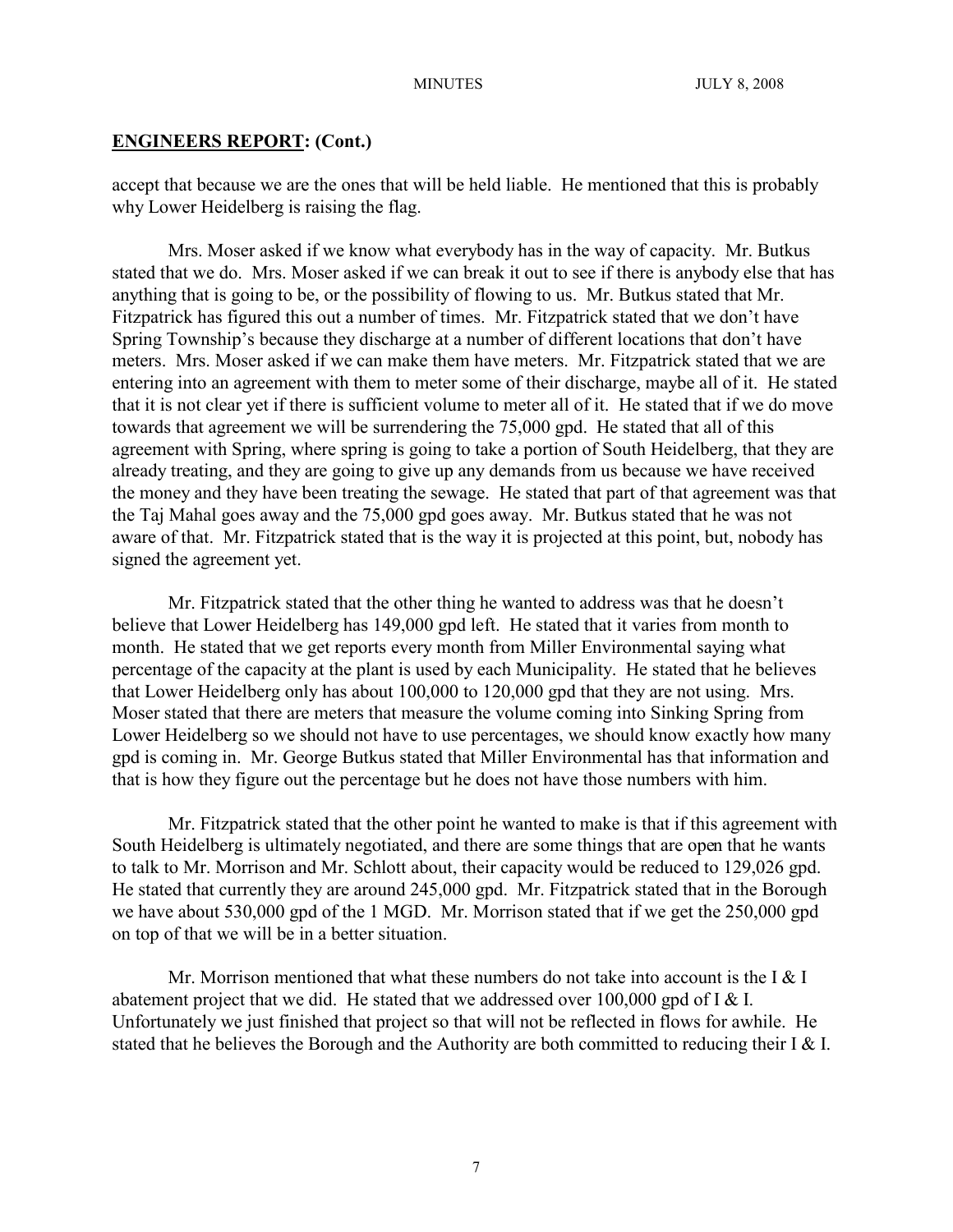Mr. Fitzpatrick mentioned that he and Mr. Hoffert have received a copy of a proposed agreement with South Heidelberg Township from Heidi Masano. He stated that they are not at a point to accept that this evening or maybe even in the next month or so. He stated that there are so many issues that are still outstanding. He stated that one of the issues is that their discharge is so much stronger than ours. He wanted to know, in this agreement, are we charging them for that stronger discharge since it costs more to treat. Mr. Morrison stated that he did not know the answer to that. Mr. Fitzpatrick stated that we should check on that before we get into this agreement. Mr. Morrison stated that typically you would base it on flow and an average strength waste and then if it is above the average go for additional costs.

Mr. Butkus mentioned that it is a shame that Mr. Wenrich had to leave because he missed that clarification.

#### **JOHN HOFFERT:**

Mr. Hoffert stated that, in accordance with the Authority's direction, he sent several letters to Mrs. Shade. One was the reworking of ARRO's letter to the Borough residents relative to the I & I issue, which was sent on June 16, 2008. The other was a letter concerning the Authority's willingness to meet with Spring Township concerning a regional sewer facility, provided however that it does not hold up or delay in any fashion the current agreed upon plan to upgrade our existing facility to 1.25 MGD.

Mr. Hoffert stated that he and Mr. Fitzpatrick did meet on June 24, 2008 and discussed the various ramifications of making the Authority an Operating Authority and assuming a lot of the obligations that currently is with the Borough. He stated that as a result of that meeting he wrote a letter to Mr. Setley, who is the originator of the previous contracts, requesting that he investigate and report back as to what documents need to be prepared in the event this effectuates. Mrs. Moser stated that we had not settled on using Mr. Setley. Mr. Hoffert stated that was for the bond issue and we are not talking about the financing. He stated that since Mr. Setley himself was instrumental in the preparation of the previous documents we want him to review and give us an update on what he believes is necessary for us to do. Mrs. Moser asked if that wasn't Mr. Hoffert's job as the Authority Solicitor. Mr. Hoffert stated that it is his job and Mr. Fitzpatrick's job to investigate and give to the Authority and the Borough their options. He stated that one of those things would be the easiest and most simplistic way of making the change and amending the documents that are already prepared. Mrs. Moser stated that she doesn't understand why Mr. Setley has to be involved in it. Mr. Hoffert stated that he is involved because he is more knowledgeable having been the author of the original documents. Mr. Fitzpatrick stated that Mr. Setley has been through three of these, and instead of Mr. Fitzpatrick and Mr. Hoffert reinventing the wheel; they now have documents that Mr. Setley created for other Municipalities that we can use as a guideline. Mrs. Moser asked then if Mr. Setley was just being brought in as a consultant. Mr. Fitzpatrick stated yes and mentioned that Mr. Setley is not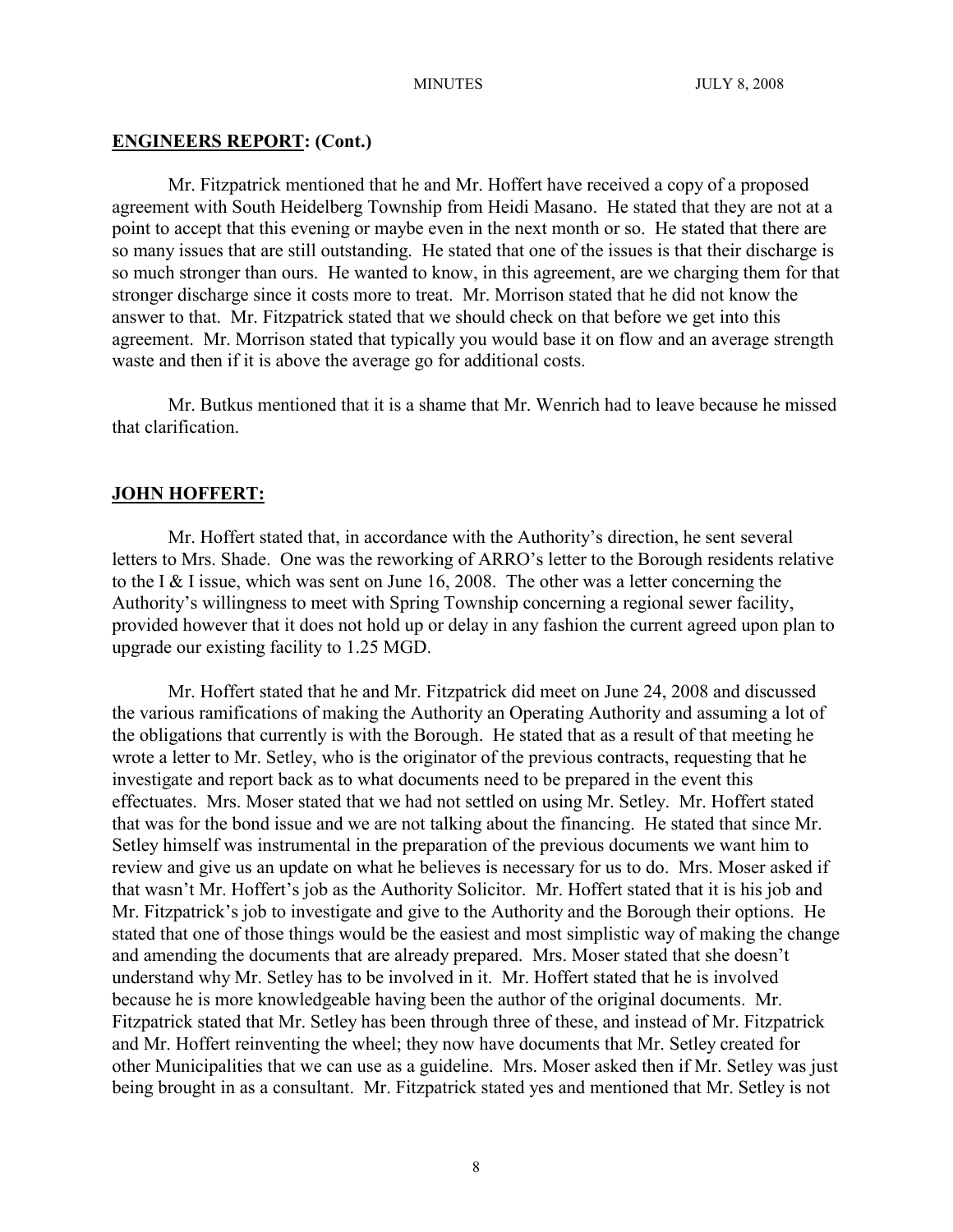## **JOHN HOFFERT: (Cont.)**

being retained. He stated that Mr. Setley may be doing this in hopes of being asked to represent the Authority in the event of refinancing. Mrs. Moser stated that she wanted it understood that was not by any means decided upon. Mr. Fitzpatrick stated that Mr. Setley fully understands that and mentioned that Mr. Setley has been very helpful to him and Mr. Hoffert, and ultimately to the Authority and the Borough because now they do not have to draft things from scratch.

# **APPROVAL OF BILLS:**

Mr. Butkus stated that we have two sets of bills from ARRO. The first set covers thru May 16, 2008. There are five bills totaling \$19,699.67. Mr. Leiby made a motion to approve payment to ARRO in the amount of \$19,699.67; seconded by Mr. Mohn. Motion carried.

The second set of bills from ARRO includes four bills and covers thru June 13, 2008 in the amount of \$19,552.46. Mr. Leiby made a motion to approve payment to ARRO in the amount of \$19,552.46; seconded by Mr. Mohn. Motion carried.

Mr. Schmidt questioned ARRO's bills and why the Wilson School District is on two different bills and if we were being billed twice. Mr. Morrison explained that they worked on the WSD Planning Module within both time periods. Mr. Schmidt asked how much the cost is for that item. Mr. Morrison stated that it is not broken out specifically for that item. Mr. Zerr asked why not. Mr. Morrison stated that is typically how they do their billing.

Mr. Zerr asked Mr. Morrison why Lancaster Municipal Authority released ARRO from their contract. Mr. Morrison stated that he did not know. Mr. Zerr wanted to know why he did not know if he was a Vice President of ARRO. Mr. Morrison explained that he works out of the Reading office which has certain clients. He stated that Lancaster Municipal Authority would have been worked out of their Lancaster office and was not one of his clients that he is responsible for.

Mr. Schmidt stated that a better billing explanation would be in order. Mr. Morrison stated that he does not have the breakdown with him but will make sure that going forward it is broken out better on the bills. Mr. Wenrich wanted to know why the bills were so high when we don't have any major projects going on. Mr. Morrison stated that they are in the middle of the design for the treatment plant and that is a large part of it. Mr. Wenrich wanted to know how you can design something when we don't even know what we even need. He said that the CAP program already says that. He said that it was just accepted, it was not approved and now we find out that we are possibly going to need more stuff for the phosphorous discharge. Mr. Wenrich wanted to know when the Phosphorous limit was brought out because this is the first he is hearing of it. Mr. Morrison stated that it was just brought up tonight. Mr. Wenrich stated that he wanted to know when it became a law. Mr. Morrison tried to explain that it is a limit, not a law and that we only found out when DEP received the renewal package.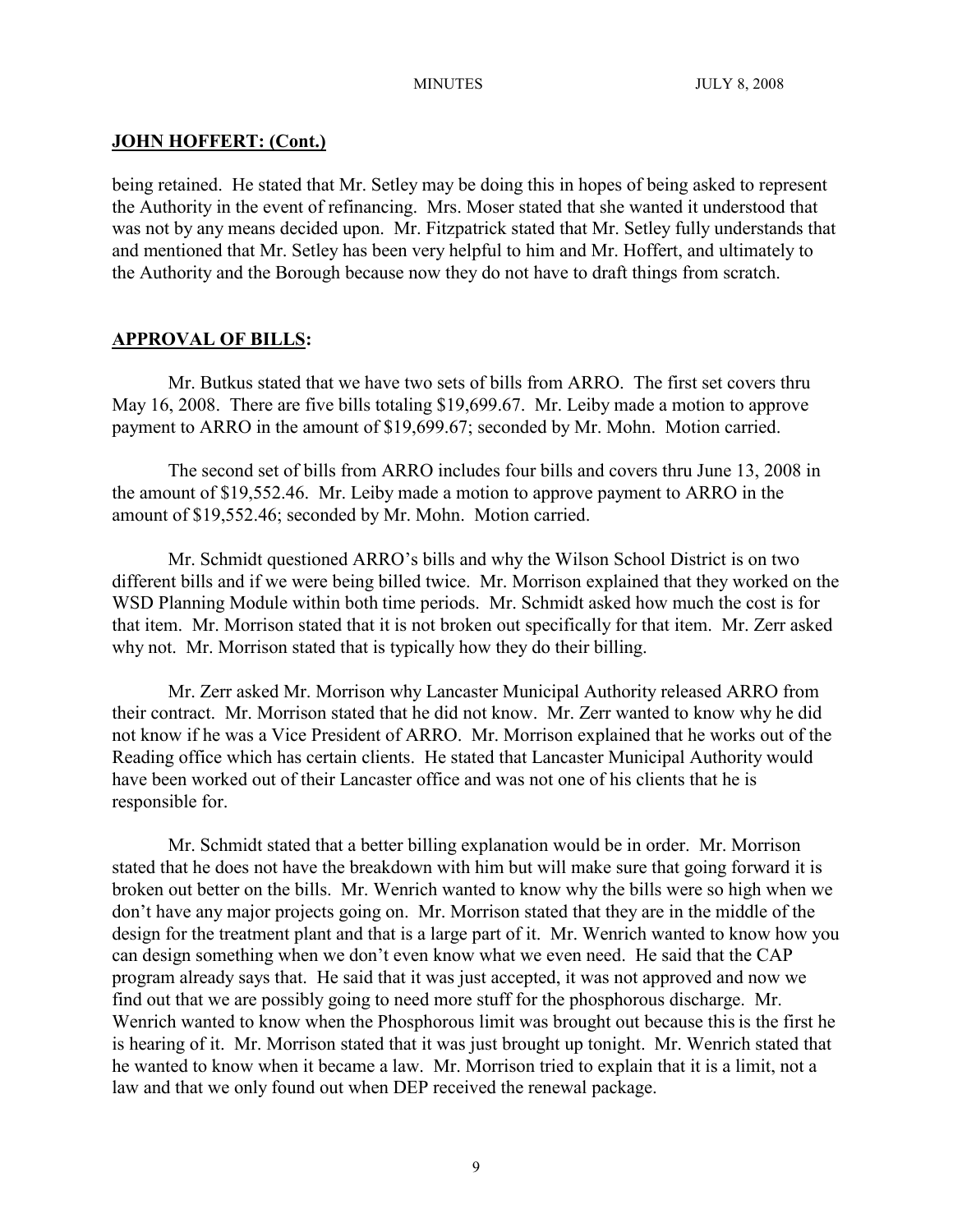### **APPROVAL OF BILLS: (Cont.)**

Mr. Morrison stated that when we applied for the NPDES permit renewal, PaDEP has the opportunity to open your permit and include additional limitations. He stated that with this new NPDES permit renewal we have been informed that a new limit will be 2 mg/L of Phosphorous at 1 MGD and 1.65 mg/L at 1.25 MGD. Mrs. Moser asked if we know what our Phosphorous level is now and is there a reason why they did this. He stated that DEP has classified the Cacoosing Creek as a stream that is in duress and because of that they have added this new limit. He mentioned that when they were the testing for the NPDES permit renewal about 7 or 8 mg/L of Phosphorous is coming into the plant and about 3 or 4 mg/L is going out.

Ms. Messina asked when we did the renewal for NPDES Permit. Mr. Morrison stated that we had to have it to PaDEP by July 3, 2008. He stated that they have received it and that it is administratively complete. Ms. Messina asked as of what date we received that information. Mr. Morrison stated that he would have to find out. She asked if it was in the last couple of weeks. Mr. Morrison stated that it was. She asked then if that was when we were notified of the Phosphorous limit. Mr. Morrison stated yes. Ms. Messina asked if that answered their questions. Mr. Wenrich wanted to know as of what date DEP determined that the Cacoosing Creek was a distressed waterway. Mr. Morrison stated that DEP did that with the NPDES permit renewal process which was just in the last couple weeks. Mr. Wenrich stated in other words DEP, within the last few weeks, has come out with new regulations in regards to the Cacoosing Creek. Mr. Morrison stated that DEP came out with new effluent limits for our NPDES permit. Discussion ensued.

Mr. Butkus stated that we have a bill from Mr. Hoffert in the amount of \$600.00 for services rendered through July 8, 2008. Ms. Messina made a motion to pay Mr. Hoffert's bill in the amount of \$600.00; seconded by Mr. Leiby. Motion carried.

Mr. Butkus stated that we have a bill from Ms. White in the amount of \$255.15 for services rendered for June 2008. Motion was made by Mr. Leiby to pay Ms. White's bill in the amount of \$255.15; seconded by Ms. Messina. Motion carried.

#### **TREASURER'S REPORT:**

Mr. Butkus asked if everyone had received a copy of the Treasurer's Report dated July 8, 2008 and if anyone had any questions. Motion was made by Mr. Leiby to accept the Treasurer's Report; seconded by Mr. Mohn. Motion carried.

#### **ADJOURNMENT OF AUTHORITY MEETING:**

Mr. Butkus asked for a motion to adjourn before we begin the Joint Meeting.

Ms. Messina made a motion to adjourn at 8:20 p.m.; seconded by Mr. Leiby. Motion carried.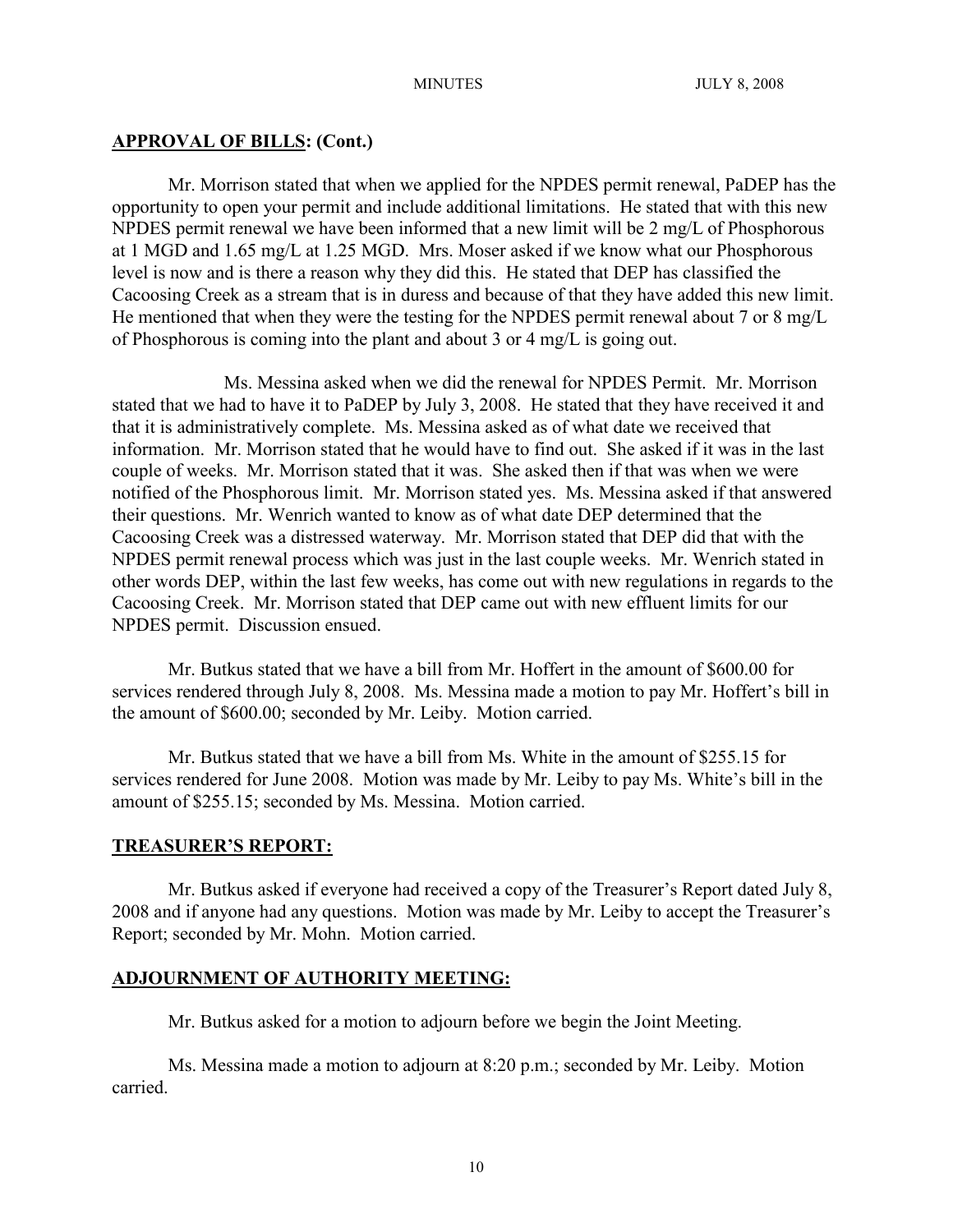### **JOINT MEETING:**

Mr. Hoffert mentioned that one of the things that we wanted to discuss tonight was how we want to handle Spring Township's inquiry and whether it is to be a joint venture with a committee. Mr. George Butkus stated that if there is no objection from Council he would like to make a motion that we sit and listen to Spring and what their proposal is and suggested that we have the meeting here; Mr. Schmidt seconded the motion. Mr. Schmidt suggested that since Council is going to meet now that we should discuss it further. He stated that he does agree with the basis of Mr. George Butkus's motion. Mr. Schmidt asked Mr. Wenrich if Council was meeting now. Mr. George Butkus rescinded his motion. Mr. Wenrich stated that we did not officially open the meeting and suggested that we take a ten minute break.

Meeting was officially opened after break.

Mr. Wenrich stated that a motion was made that we entertain Spring to come over and meet with the Authority and Council in a joint meeting. Mr. Wenrich asked for a second to that motion. Mr. Schmidt seconded. Motion carried. Mr. Wenrich asked if the Authority was in favor. The Authority stated yes.

Mr. Wenrich stated that basically a lot of the questions were answered. He stated that he knows that the Authority did some research as far as the grants go, what funding may be out there. He stated that he is going to instruct the Borough staff to find out what could possibly be available on the Borough side to help.

Mr. Wenrich stated that he had to apologize if he seemed a little irate tonight. He stated that it is very frustrating. He stated that we are looking at a six million dollar upgrade, we come to find out that our CAP was accepted but not approved; we now have a Phosphorous limit we have to address which needs to go in with the upgrade. Mr. Wenrich stated that his biggest fear is what capacity is out there that is not flowing yet. Mr. Fitzpatrick stated that we do know and he believes that we have everything accounted for. Mr. Wenrich stated that he would like to see it in writing. He stated that if we have to do the 1.25 MGD that is fine but if we need to go to 1.5 MGD to make sure we are covered, then let's look at it. Not that he wants to spend the taxpayers' dollars, but like Mr. Butkus has already said, if we are tearing into the plant why do we want to tear back into it three years from now. He stated that he doesn't want to build a Taj Mahal to supplement new stuff coming on line, let the new ones come on line pay for it. But we have to know what has been promised so that we can write the note for the obligation and be able to sleep at night knowing we are not going to get blindsided by something else.

Mrs. Shade stated that the agreement that she believes they are referring to is the money she found down in the development that was supposed to flow to the City of Reading. She stated that no new agreement was ever created and Mr. Binder at the one meeting stood up and said it was done with a gentleman's handshake. Mr. George Butkus asked if that was the Lenape Valley development. Mrs. Shade stated yes. She stated that there is no formal agreement. Mrs. Moser asked if it was flowing into Sinking Spring and if we are getting paid for it. Mrs. Shade stated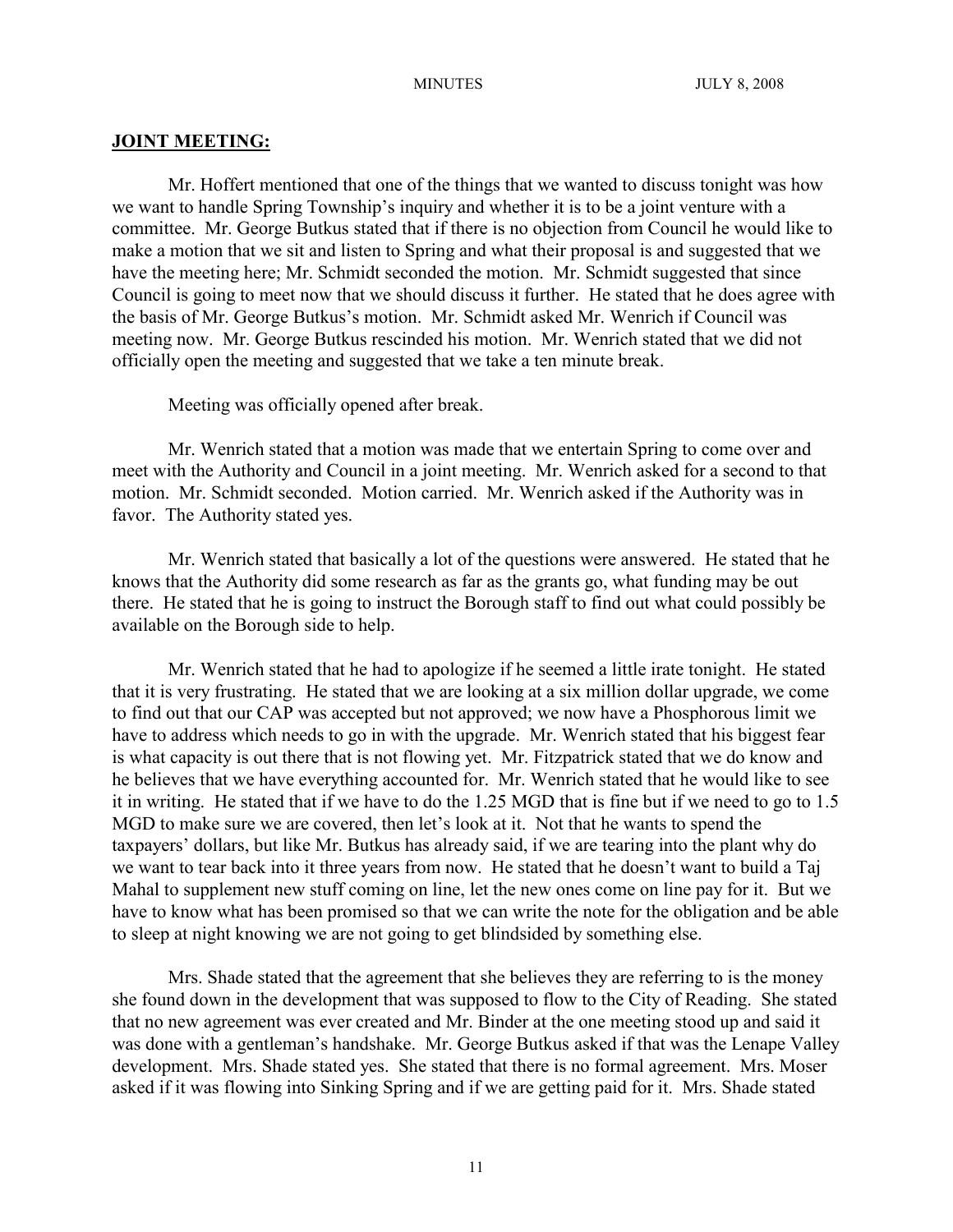yes. Mrs. Moser asked if we received the tapping fees. Mrs. Shade stated that was the money she found. Mr. Wenrich asked if this 234,500 gpd is taking into consideration the school district project and everything else. Mr. Morrison stated that the school is actually part of the requested additional capacity from Lower Heidelberg. He stated that the Authority had put a request out to the neighboring municipalities asking if they wanted any additional flow. He stated that Lower Heidelberg was the only one that responded and that they requested about 30,000 gpd.

Mrs. Shade stated that the other question that she has is concerning the swapping of capacity when Mr. Binder bought capacity in the Sinking Spring Sewer plant and swapped if for capacity in Wernersville-Robesonia's plant. Mr. Fitzpatrick stated that he can explain that transaction. He stated that Mr. Binder bought capacity from Sinking Spring and then went to Lower Heidelberg with that and then swapped that for his client Mr. Fisher to be able to have capacity in the Wernersville-Robesonia system. Mr. Butkus mentioned that the signers to that agreement were Lower Heidelberg, South Heidelberg, Wernersville-Robesonia, and this Authority. Mr. Fitzpatrick stated that is correct and stated that it did not add capacity for Lower Heidelberg. Mrs. Shade stated that she has never seen the agreement. Mr. Fitzpatrick stated that the Borough was not a party to it.

Mr. Schmidt stated that he is here representing Council, and that he got some numbers together, and he is just a little bit awed at what our bills are from ARRO. He stated that so far this year the Authority has paid about \$140,000.00 to ARRO and last year at this time we had paid \$55,000.00. He stated that it is quite an increase. He stated that together with what the Borough has paid we have paid ARRO \$175,594.00 which is a tremendous amount of money. He stated that he would like to see what we are getting for that money. He stated that he understands that we are building a plant, but it still seems to him that it is a lot of money that we are spending. He asked that in the future we get a better billing from ARRO describing what it is. Mr. Butkus stated that ARRO bid on the projects and there was a price stipulated. Mr. Schmidt asked if we are keeping tabs on what we have paid against the bid. Mr. Butkus stated that he has not personally. Mr. Morrison stated that it is easily obtainable and all he would need to do is get what is called a job to date on anything that has a specific work order, like the Treatment Plant or Mountain Home Road and he can give us this information. Mr. Morrison stated that it is a lot of money. He explained that ARRO was doing a lot of design work for the Treatment Plant trying to meet the July deadline. He also mentioned that at the same time, unfortunately, the Mt. Home Road Pump Station Project did drag on in that the equipment that was supplied did not work and there was some administrative negotiating between the contractor and the supplier that took extra time to get the equipment replaced. Mrs. Moser wanted to know why the Authority was being billed by ARRO for the delay in time. Mr. Morrison stated that change orders were brought to the table for time extensions and some things had to be added like additional paving. Mrs. Moser stated that the additional paving would have been paid to Kuser, not to ARRO. Mr. Morrison explained that ARRO had to have an inspector on site at all times. Mrs. Moser asked that if she pulls bills out and questions on them if she can get answers. Mr. Morrison stated yes. Further discussion ensued concerning ARRO bills. Mr. Wenrich asked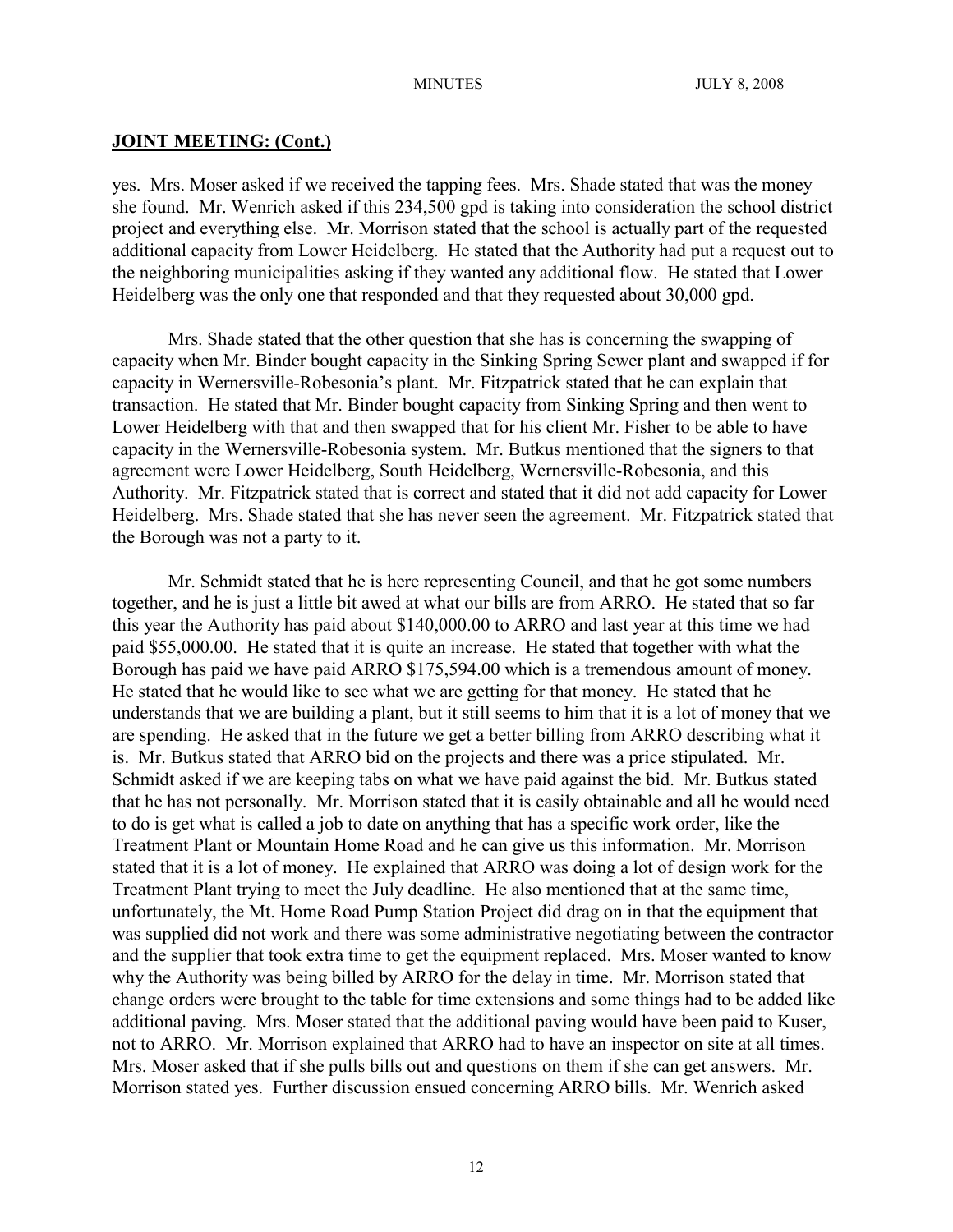Mrs. Shade if she can review the bills and have them ready so that they can discuss them further with the engineer at Council's next meeting.

Mr. Morrison stated that they will improve the detail on the bills and if Council and the Authority are satisfied or if they want more information they should let them know.

Mr. Light wanted to know why the bills are so much higher this year than they were last year. Mr. Morrison explained that we have had a lot of big projects so far this year. He stated that they have been working on the Mt. Home Road Project, the WWTP Upgrade/Expansion Project, and the NPDES Permit Renewal. He stated that some years are just busier then other years.

Mr. Zerr mentioned that he sees a lot of duplication on the Borough and Authority bills. Mr. Morrison explained that he bills for the Authority and Mr. Schlott bills for the Borough and they do not scrutinize each other bills. He stated that with the additional information on the bills it should take care of that.

Mrs. Moser wanted to know why we had two engineers from the same firm. Mr. Morrison stated that they split the effort for a couple of reasons. One being having some separation so that the Authority would feel comfortable talking to their engineer and the Borough would feel comfortable talking to theirs. Mr. Fitzpatrick explained that it is a lease back authority where the Borough operates the system and they have to have engineering advice in regards to operating the system, and the Authority owns the system and needs engineering advice in regards to ownership. He stated that those areas are going to overlap sometimes. Mrs. Moser stated that if we only had one engineer then we would not have the overlap and the one hand would know what the other hand is doing. Mr. Schmidt mentioned that maybe, if we are going to continue in this mode, we should change one of the engineers to avoid this duplication of effort. Mr. Morrison stated that, contrary to Council's belief, they do communicate and hopefully that interjects efficiencies. He stated that if you interject a third party, now you definitely have duplication. Mr. Schmidt stated that he is aware of the problems.

Mr. Morrison stated that they will work on the invoicing and if Council feels that they still want more detail then they should let them know and they will make extra effort to explain exactly what has been done and what letters have been written. He stated that if you look at the Engineers Report for this month you will see that there are about twenty-five letters of communication written just for this month for various items.

Mr. Fitzpatrick asked for clarification as to mechanically how we are going to handle this meeting with Spring Township. He asked if we should give them some dates now since everybody is here instead of having Mrs. Shade and Ms. White communicate to everyone later. Mr. Butkus stated that it would be a good idea and that he thinks it should be at a Council meeting, and have both bodies be here. He believes we would have more input from the public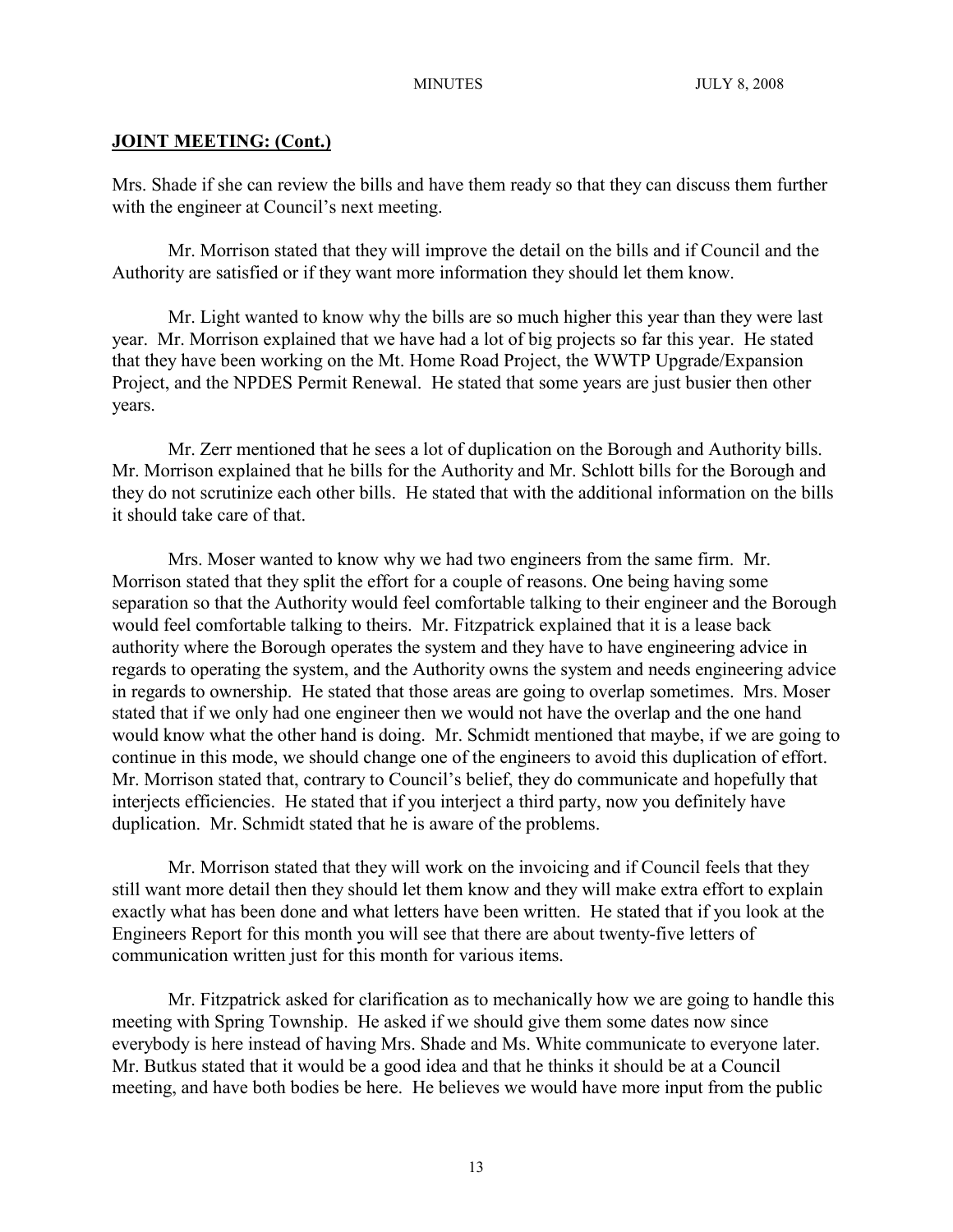at a Council meeting and it would be more out in the open. Mr. Wenrich suggested that we invite Spring Township to the August 7, 2008 Council meeting.

Ms. Messina asked if Borough Council was happy with the progress that the solicitors have made in regards to gathering information on becoming an Operating Authority. She stated that she thought that was what this joint meeting was for. Mr. Schmidt asked Mr. Fitzpatrick, in hearing what Mr. Hoffert said, he guesses that really nothing other than talking to Mr. Setley has really been done because you really have no idea what really should be done. Mr. Fitzpatrick agreed with part of that. He stated that they identified some of the issues, but they don't have solutions for them. He stated that one of the questions that he and Mr. Hoffert had was employees and whether the Authority is going to hire their own employees or enter into a contract with the Borough. He stated that they spoke to Mr. Setley about that and his suggestion was that he would probably recommend entering into a contract with the Borough. He stated that these are things that they can't work on in the form of an agreement until we've actually been able to get Council's feelings. Mr. Schmidt asked why Mr. Setley would say that. Mr. Fitzpatrick stated that Mr. Setley's thought was that the Borough employees are already in place and they know what they are doing. Mr. Schmidt stated that the Borough employees have very little to do with the WWTP. Mr. Hoffert stated that it is a unanimous request that they keep Ms. White as their Secretary and remain an employee of the Authority to the extent that the Authority would have to reimburse the Borough for use of her office. He stated that they were talking in generalities so that the Borough does not lose any money and if in fact the Borough is using their employees in any fashion at the plant, his suggestion is that we don't want to change that at this point but the Authority should be reimbursing the Borough if in fact we are using the Borough employees. Mr. Schmidt stated that is not happening. Mr. Hoffert said that he has not been around long enough to know that and that it was just a general statement. Mr. Butkus stated that at one time the Borough Street Department use to mow part of the right of way. Mr. Juzyk of Miller Environmental stated that it is in their contract and that they take care of that now.

Mr. Hoffert stated that he thinks Borough Council has to make up their mind, initially, and tell Mr. Fitzpatrick if it is their determination that this becomes an Operating Authority. He stated that he doesn't think that they ever made that final determination. He stated that he got the impression that it was discussed but there was no finality to it.

Mr. George Butkus pointed out that since this Authority has met Council has not met as a whole because the Joint Workshop was cancelled. He also pointed out that just from being at the last Authority meeting he believes that what Mr. Hoffert was pointing out is mainly in retrospect to the billing; where are bills going to be received, renting the space and the fact that Ms. White is a Borough employee that would be leased back to the Authority. He stated that the Authority would reimburse the Borough for Ms. White's time, benefits and use of equipment and space.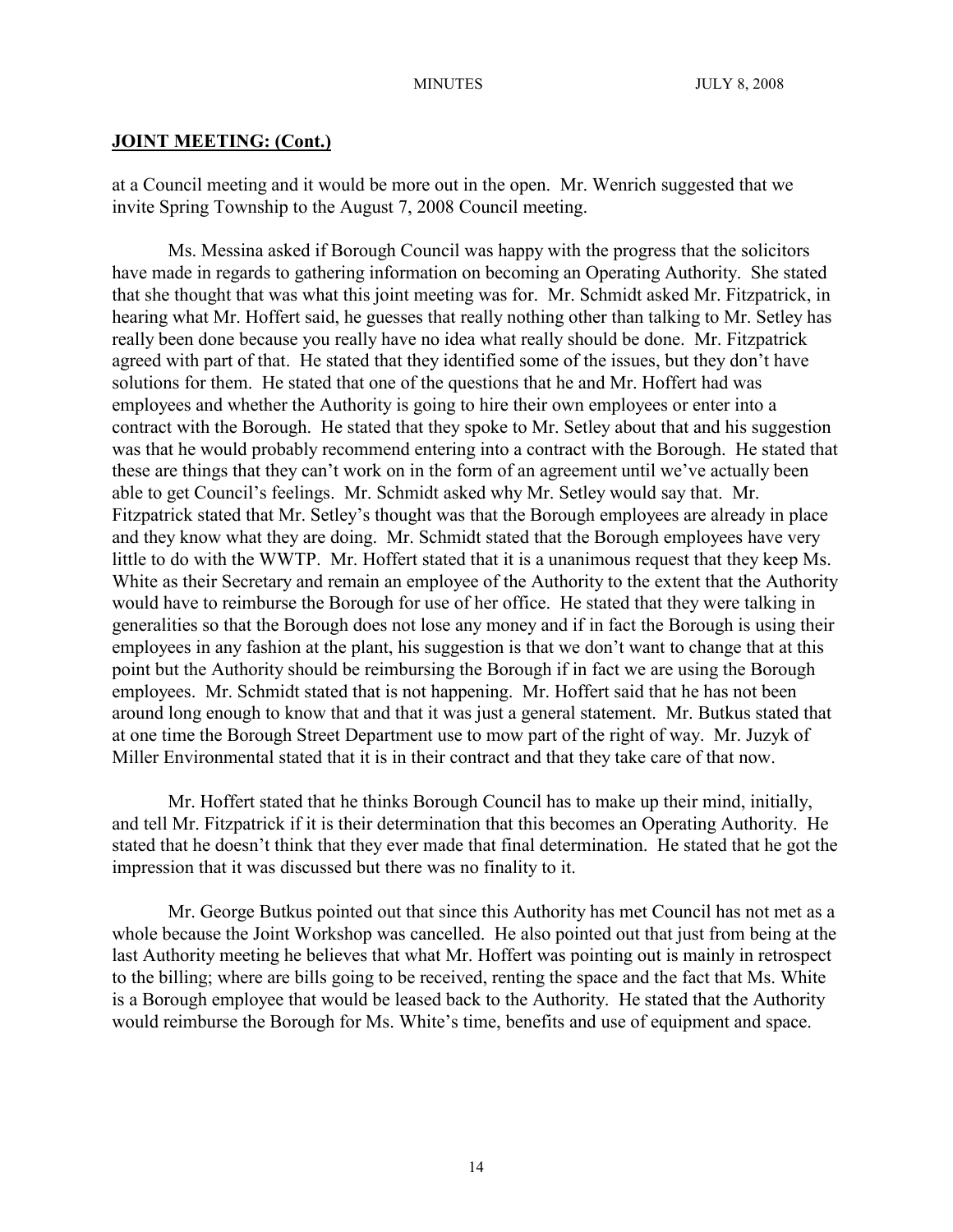Mr. Schmidt stated that perhaps the questions that Mr. Hoffert and Mr. Fitzpatrick have generated should come back to Council for further discussion. Mr. Fitzpatrick stated that they are going to have more questions after they meet with Mr. Setley on Friday.

Mr. Fitzpatrick stated that a couple issues that he has thought of is that the Borough would have to grant right of ways to the Authority for their lines in the Borough. He stated that there are a whole lot of things that have to be done and it isn't going to result in a conclusion after one meeting. Ms. Messina asked if we are still on the fence here as to whether this is going to happen or not? Mr. Fitzpatrick stated that he and Mr. Hoffert are pursuing it with the theory that it is going to happen because that is how they have been instructed at this point. Ms. Messina asked if the Borough Council members feel that way or does there need to be a motion for that to happen.

Mrs. Moser mentioned that one of the discussions was whether or not we could stand on our own as an Operating Authority and we had directed Mr. Hoffert to write a letter to the Borough asking to see the financials. She stated that we need that information so that we can create a plan just as if we were opening a new business. She stated that is what we would have to produce before Council to be able to say this how we are going to function as an Operating Authority. Mr. Hoffert stated that at this point we would have to sit down and have the facts to develop that. Mrs. Moser stated that she thought that the Authority had instructed him to do that at the last meeting and asked Council if they had received a letter requesting the financial information. Council stated no. Mr. Hoffert stated that they had not gotten to that extent yet he stated that it was going to be brought up at the meeting on the June 25, 2008 that Council cancelled. Mr. Fitzpatrick asked Mrs. Shade if they could provide that information. Mrs. Shade stated that she thinks after talking to Mrs. Moser that she wants to see the bills. Mr. George Butkus asked if Council could grant permission for whatever the board needs that Mrs. Shade be authorized to show them. Mr. Wenrich stated that it is public record and does not need Council approval. Mrs. Shade mentioned that at every Council meeting there is a statement of operations is presented along with the financials that tell how much we have which is about \$500,000.00 in the Sewer Revenue Fund. She stated that the Authority can certainly start by looking at that.

Mr. Schmidt asked if the Authority has enough funds to pay their bills currently. Ms. White stated that currently, as in today, yes they have enough to pay today's bills. Mr. Butkus mentioned that the Authority is still waiting for the Borough to reimburse them for some of the projects that the Authority did. Ms. White stated that we have already received those funds or at least whatever the Authority paid out was reimbursed. Mr. Butkus stated that he did not catch that in the report and apologized for the confusion. Mr. Morrison mentioned that the one big bill that he is aware of that is still out there is for the flow study that was done a year ago with Severn Trent/ADS. He stated that ADS never sent the close out documents or the application for payment. He stated that ARRO did determine the deduct change order for the misinformation but have not received anything back yet from ADS. Mr. Schmidt stated that according to the Engineers Report the amount owed to ADS is about \$83,000.00. Mr. Morrison stated that is